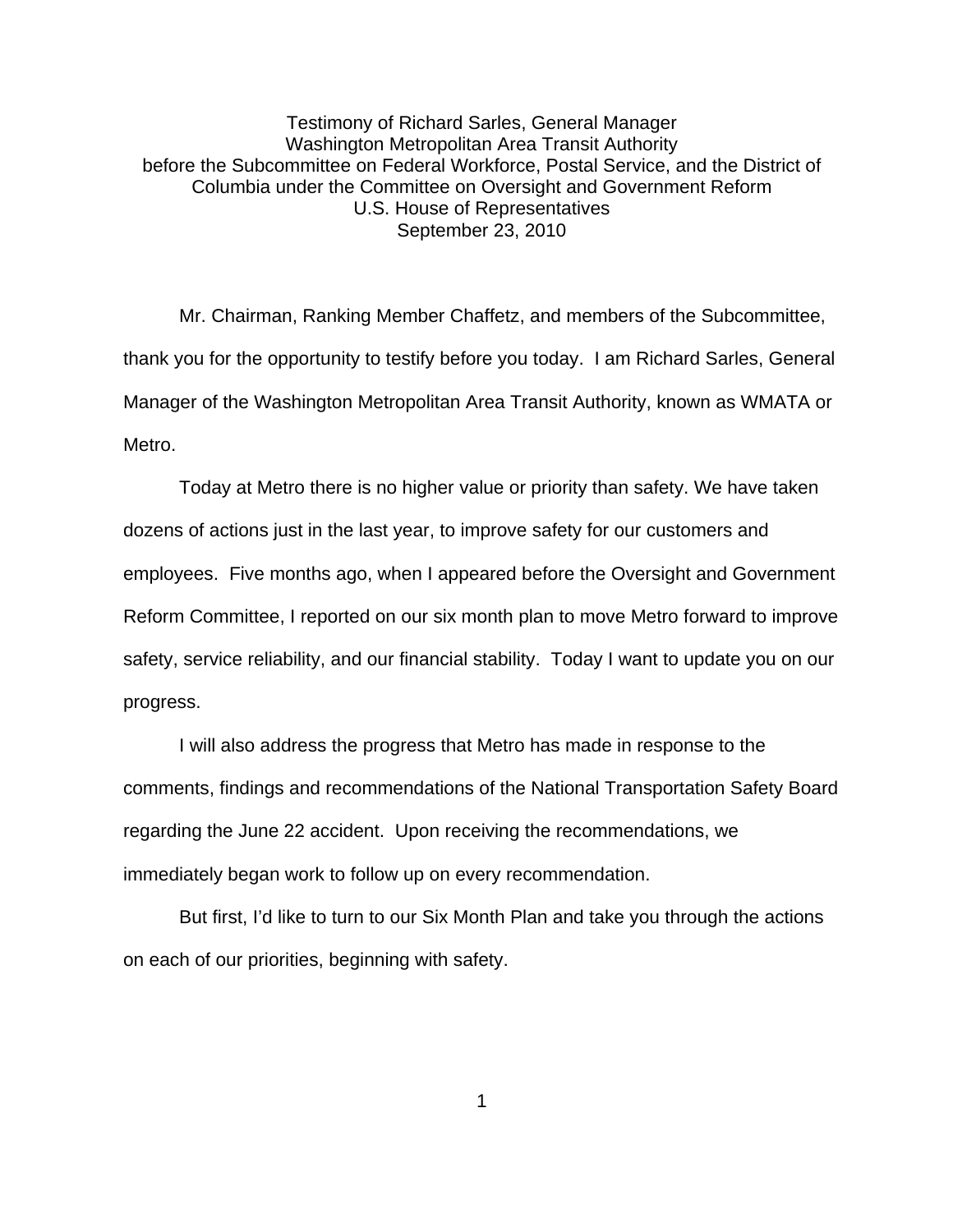# **Safety**

1. **Fill remaining safety department vacancies and increase training.** James M. Dougherty was appointed Chief Safety Officer for Metro effective April 19. Reporting directly to me, he oversees the Department of System Safety and Environmental Management, which includes all safety involving passengers, vehicles, the environment and health and training. Since joining Metro, he has strengthened the safety team by increasing the safety staff by 12 positions for a total of 43. SAFE is staffed by highly skilled individuals with diverse backgrounds with over 230 years of safety experience. The department includes registered Professional Engineers, Associate Safety Professionals, Certified Safety Professionals, a Certified Safety and Security Director, and Senior Associate Staff Instructors for the Transportation Safety Institute (TSI). On average, SAFE personnel have nearly 17 years of transit experience, nearly 10 years of safety experience, and 13 years of experience working for WMATA – providing the department with a strong depth of institutional knowledge for WMATA's system.

 It is a testament to Mr. Dougherty's industry leadership that he was appointed along with Ms. Jackie Jeter (President of Local 689) to the U.S. Department of Transportation's (DOT) Transit Rail Advisory Committee for Safety (TRACS) which will provide information, advice, and recommendations to the Secretary of Transportation and the FTA Administrator on matters relating to the safety of U.S. public transportation systems and activities.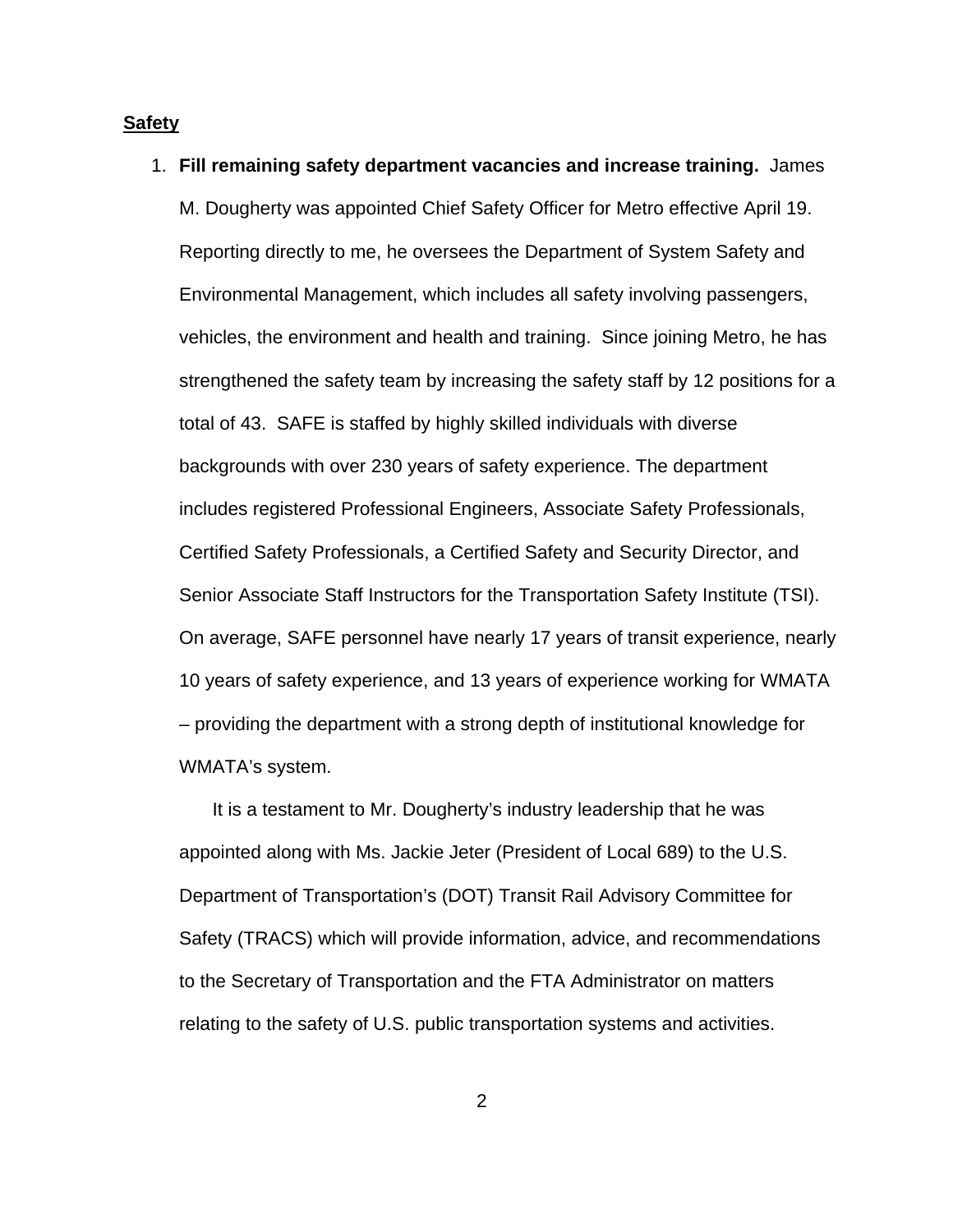We offered five training courses taught by the Training Safety Institute (TSI) ranging in duration from two to five days. The courses have afforded training to 220 Metro employees between May and September, 2010. Additionally, seven TSI courses have been added for 2011.

- 2. **Continue accelerated close-out of open safety-related audit findings.** With the approval of the Tri-State Oversight Committee (TOC), Metro developed Corrective Action Plans (CAPs) in response to findings from both external and internal audits and investigations. Metro has closed 223 CAPs since 2004, with the rate of closure increasing significantly in recent months. Currently 33 CAPs remain open. I have communicated to Metro staff that continuing to close CAPs is a top priority.
- **3. Develop incident tracking and safety management reporting system.** We are taking advantage of improvements in technology and developed the Safety Measurement System (SMS) which is a web-based tool to allow for communication of safety-related information and tracking across departments. SMS went live for Bus operations on July 1, 2010; training for the rail division has started this month and is on track for all other divisions by the beginning of November.
- 4. **Encourage near-miss reporting, including anonymous hotline and strengthened whistleblower protection.** We have established a safety hotline and safety email address through which employees are encouraged to report safety concerns, anonymously if desired. Also, the Metro Board on July 22, approved Metro's revised whistleblower protection policy to encourage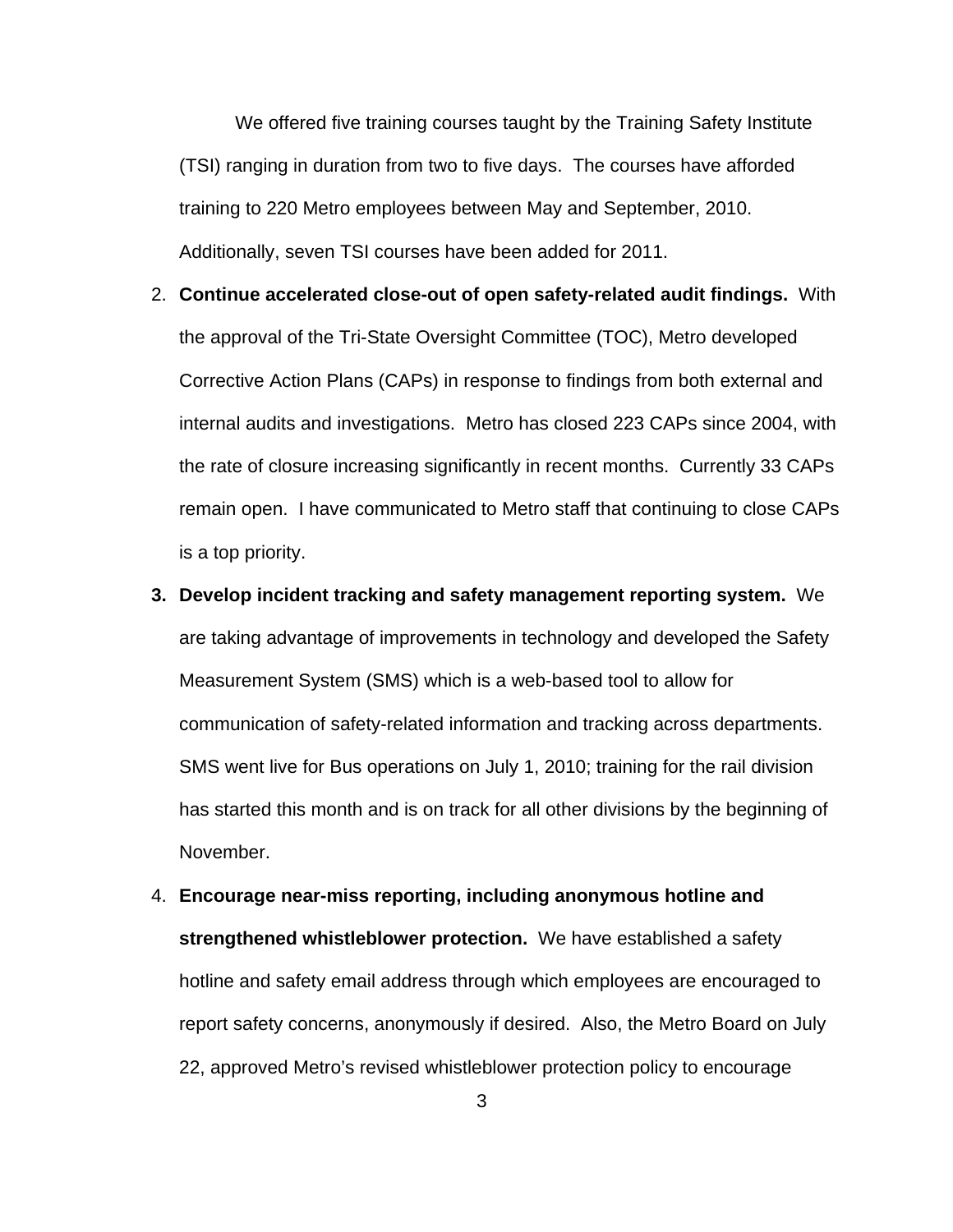employees to raise safety-related concerns. We have also started working with our largest Union, Local 689, to develop a non-punitive program to report near misses.

- **5. Complete new right-of-way worker protection manual and revisions to Metrorail Safety Rules and Procedures Handbook (MSRPH).** On August 24, 2010, Chief Safety Officer James Dougherty, Deputy General Manager Dave Kubicek, and I officially signed the agency's new Roadway Worker Protection (RWP) Manual, making it Metro's primary guide for safe operations along the tracks, which is commonly referred to as the "roadway." Also, a revision to the Metrorail MSRPH has been completed. Training for both programs will begin later this fall.
- 6. **Complete self-assessment of safety-related internal controls and conduct thorough assessment of safety culture.** We intend to complete multiple selfassessments in safety-related areas, the first of which is focused on internal controls. The Internal Safety Audit (ISA) began on May 17, 2010 and will be completed within the next week. We have also conducted a survey of all Metro employees entitled "Safety Cultural Diagnostic Survey" to provide an analysis on Metro's safety culture and after-survey action plans, guidance, and tools for addressing safety challenges. Over 97% of employees completed the survey with a final report to be delivered by September 30, 2010. Finally, we are launching a new cross-departmental Safety Action Team to assist in identifying and addressing safety concerns. The first initiative of the team is to find ways to improve communications with all front-line employees.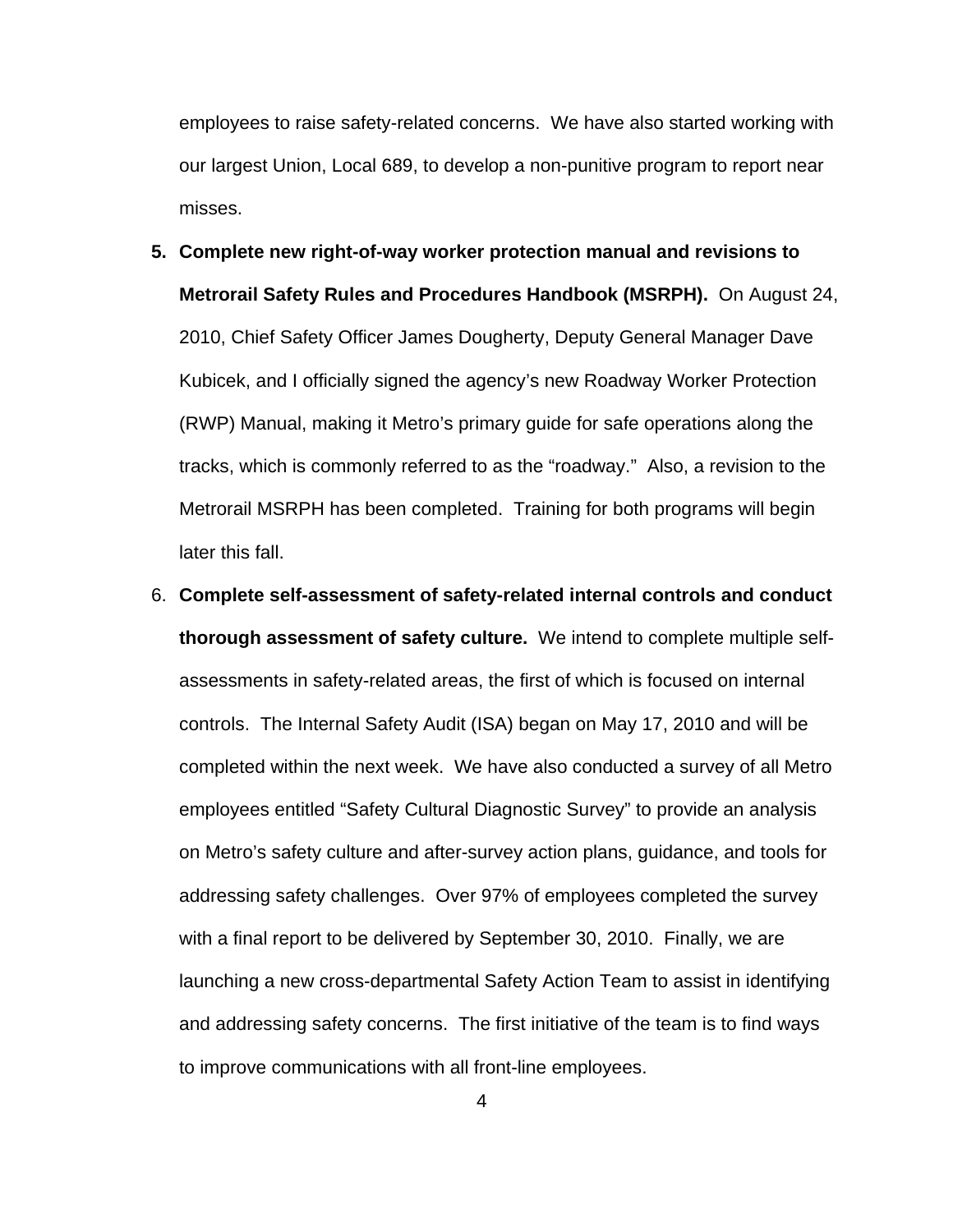## **Service Reliability**

The quality of our customers' experience is the key to the continued success of our system. We are taking steps to improve the on-time performance of all of our modes -- Metrorail, Metrobus, and MetroAccess – as well as the availability of our elevators and escalators which have a very direct impact on the quality of our customers' trips.

 In April, I identified the following actions in the six month plan to improve service reliability:

**1. Increase training for front-line employees and supervisors.** In May Metro implemented a new biennial recertification process for station managers. The two-day curriculum, with practical and written exams, includes elements such as dealing with difficult customers, emergency response training, first aid and CPR. We have also implemented revised 30-, 60-, and 90-day training performance reviews for newly certified train operators and station managers to ensure that they are meeting our standards for safe operations and customer service and to provide us with an on-going source of review regarding the effectiveness of our training programs.

We continue to emphasize training related to the reorganization of our bus department, designed to improve management of operators, reduce accidents, and improve service. Finally, in conjunction with the new RWP Manual, we have begun to pilot a new training program with classes starting October 4.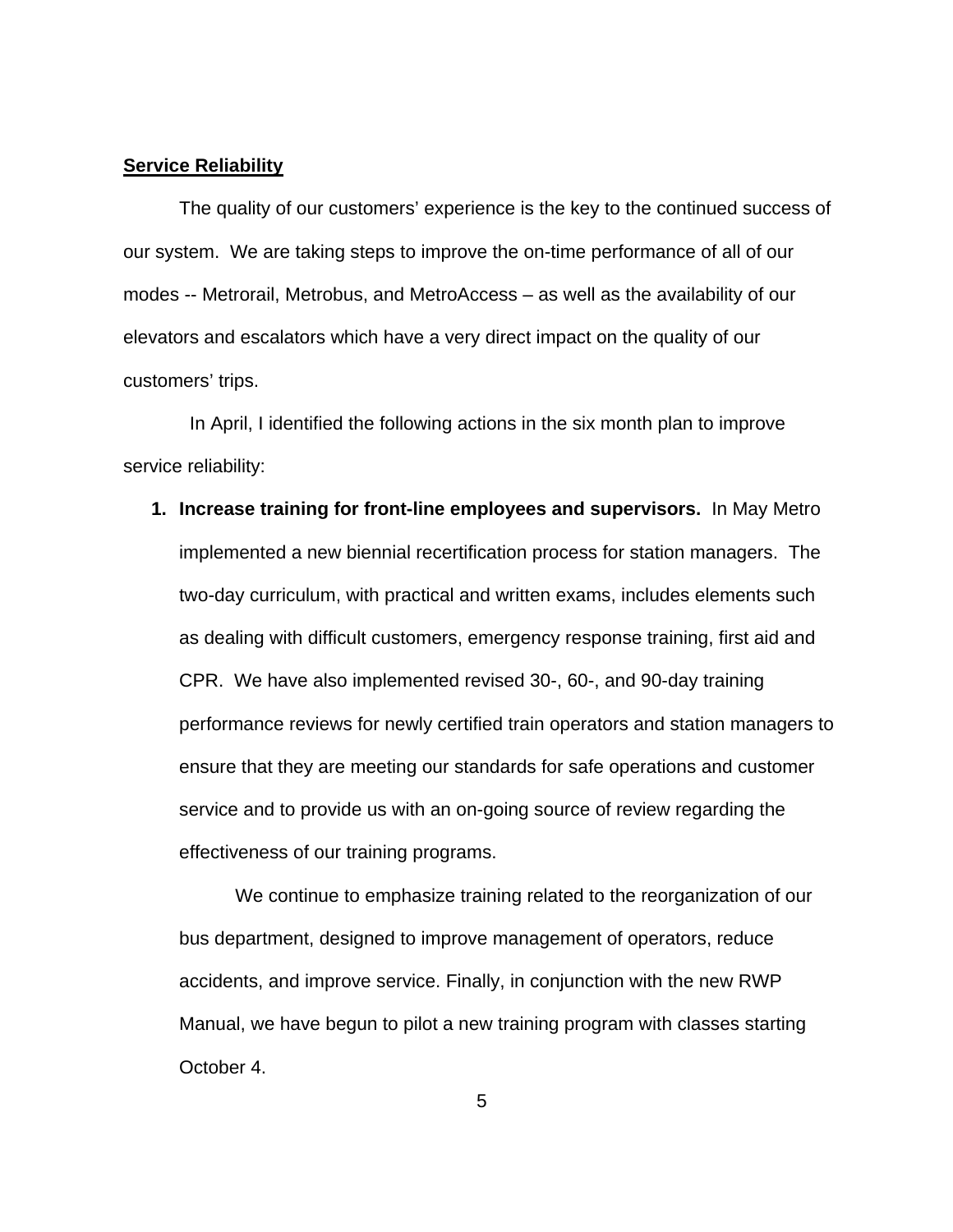- **2. Create transparent performance tracking & reporting systems.** New performance measurement tools have been developed, including web-based dashboards, a monthly vital signs report of key performance indicators, and an annual performance report to assess what is working well, what is not, and why. The first Vital Signs Report was presented to the Board on June 10, 2010 and has been posted on the internet to foster increased accountability and transparency.
- **3. Revise inspection and maintenance procedures to accommodate changes in operations**. As in the area of safety, our rules and procedures for inspections and maintenance need to be clear and relevant for our current operating environment. To date, all bus, rail, and MetroAccess inspection and maintenance procedures have been updated and inspections are ongoing.
- **4. Pilot Metrorail schedule adjustment on Red Line.** We have evaluated ways of improving service reliability through our schedules and implemented the first adjustment on the Red Line in June to improve service reliability and the quality of the customers' experience. The new schedules reflect reality and allow for more time for customers to board and exit the trains at our busiest stations, and we have more 8-car trains running to the ends of the line.
- **5. Initiate external assessment of elevator/escalator maintenance and repair programs.** With regard to vertical transportation (i.e. elevators and escalators), WMATA has 588 escalators located throughout its system. Many of them are over 30 years old and working under ridership levels that were not contemplated when they were originally installed. Throughout the years, the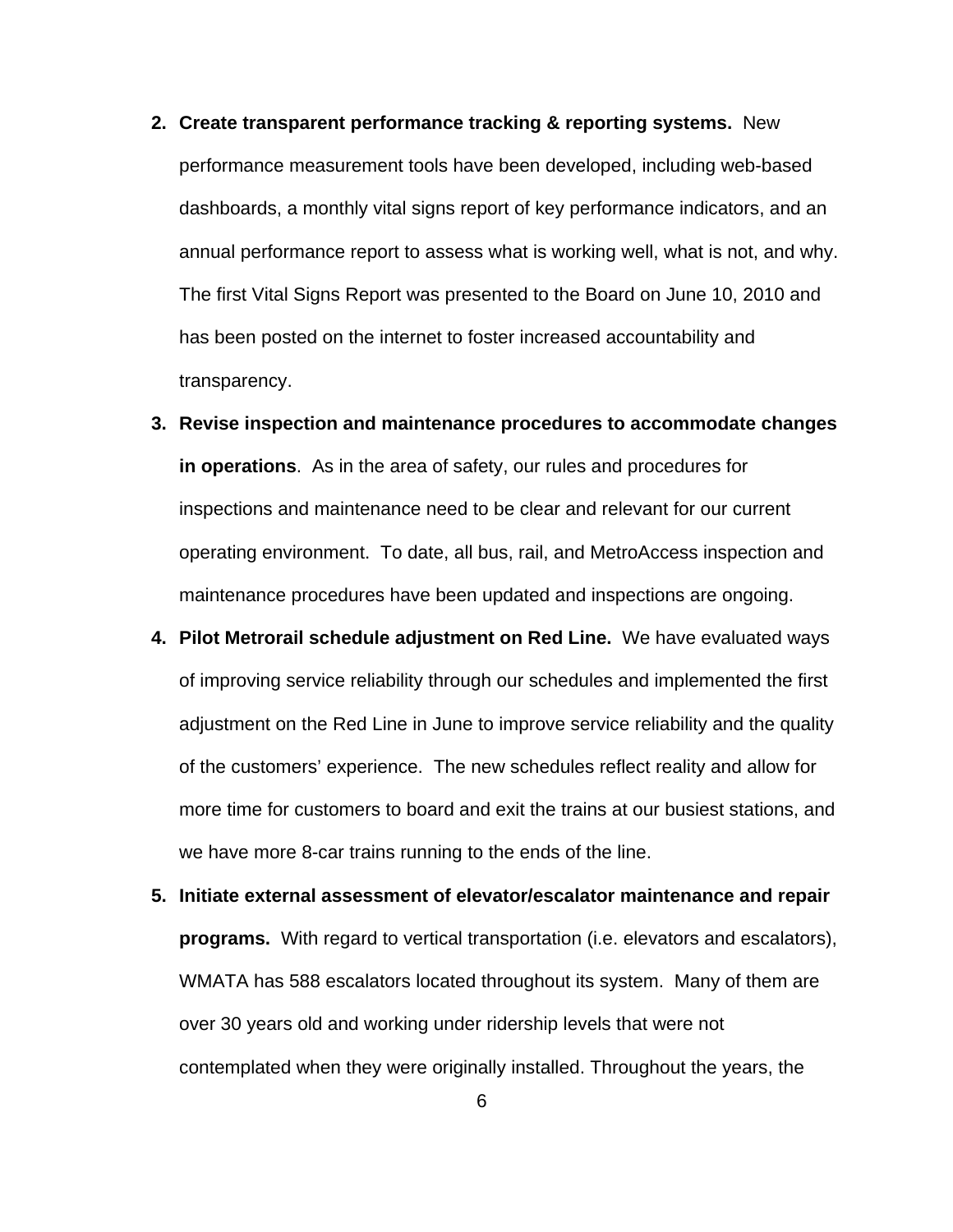escalators have been subjected to extreme conditions and have not been kept in a state of good repair. What customers are experiencing today results from these factors.

The situation is exacerbated because some escalators are one-of-a-kind and the original manufacturers are no longer in business. To repair and maintain them, we need to search for available parts or even re-manufacture them — a step that can add considerable time to the repair process. Additionally, while we do maintain an inventory of some key components, we cannot always know which parts need to be replaced until an escalator has been dismantled.

To address the situation, we have done the following:

- Brought a fresh eye outside expert in to complete an assessment of the escalator and elevator maintenance program.
- As part of the major Red Line and Blue/Orange Line rehabilitation projects, we will rehabilitate 146 escalators, replace nine and also rehabilitate 31 elevators. The Red Line rehabilitation started in 2009 with completion in 2013 and the Blue/Orange Line rehabilitation will continue for the next several years.
- Complete the rehabilitation of the 2 platform escalators at Bethesda by the end of October.
- Dedicated nearly \$5 million in the capital budget to repair escalators at Wheaton and Dupont.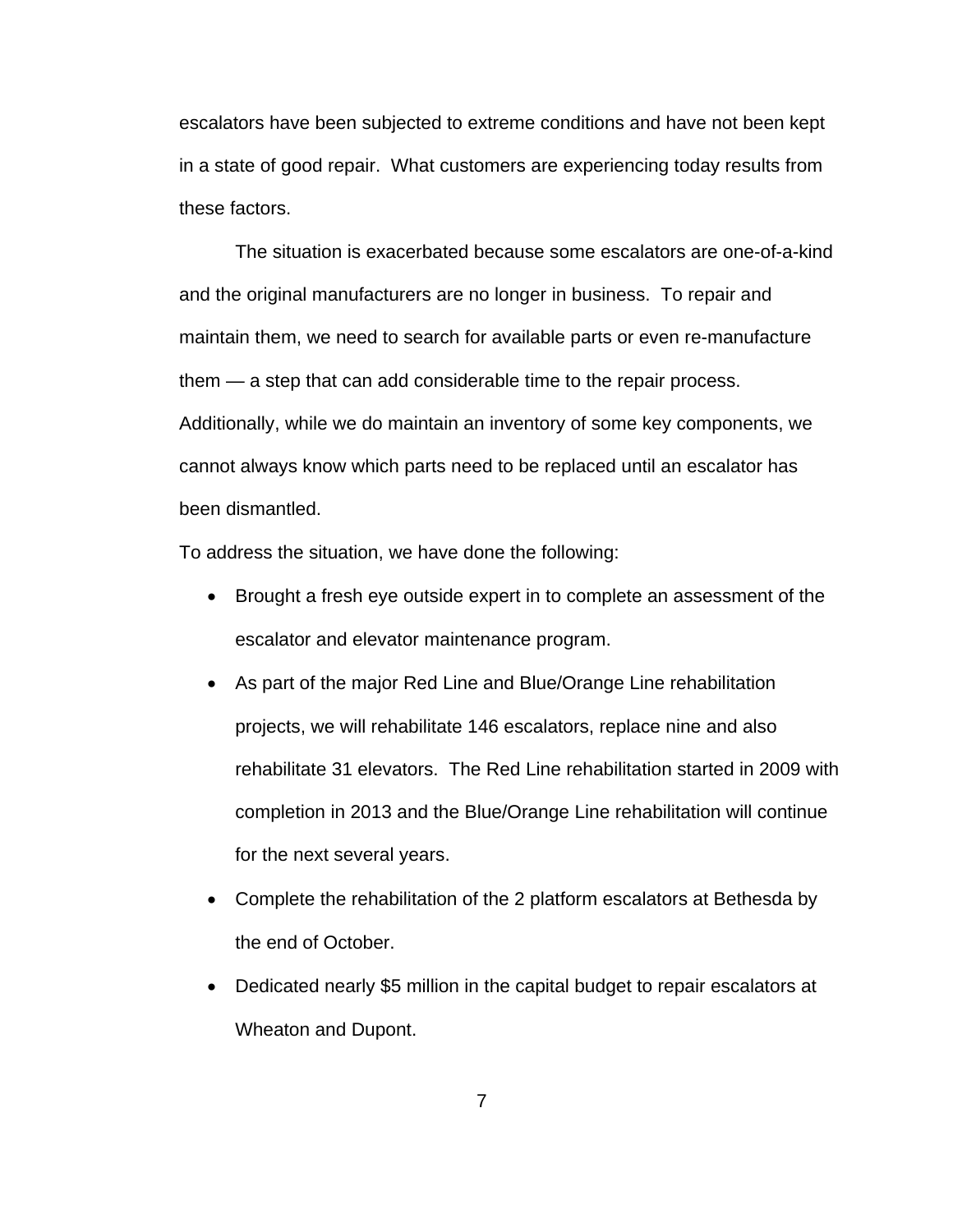• Established rapid response teams and consolidated management within Metro for accountability.

As we work to bring all of WMATA's escalators to a state of good repair, customers will continue to see escalators out of service, because we will still perform routine maintenance and inspections. We understand that this work can seriously inconvenience customers, but the work is essential to bringing the entire system to a good state of repair and maintaining it, and we appreciate our customers' patience.

# **6. Continually re-emphasize safety and state of good repair as top priorities.**

Maintaining vehicles, track, structures, signals, and other infrastructure in a state of good repair has a direct impact on the safety and reliability of the Metro system, as it does for every transit agency in the country. If Metro's system is allowed to degenerate, issues related to service reliability will increase. The most effective action we can take to improve reliability is to improve the physical condition of our system.

For Metrobus, we have replaced 139 of the148 older buses, with 9 remaining buses to be delivered by the end of the month. With newer vehicles we expect fewer equipment failures, leading to improved service delivery. With each new bus delivered a 15 year old bus is taken out of service. In fact, for the months of June and July, Metro achieved the best Mean Distance Between Failure (MDBF) rate for those months in Metrobus history. Metro achieved a MDBF of 6,578 miles in June, a 30 percent improvement from June 2009, and a MDBF of 6,670 mile in July, a 26 percent improvement from July 2009.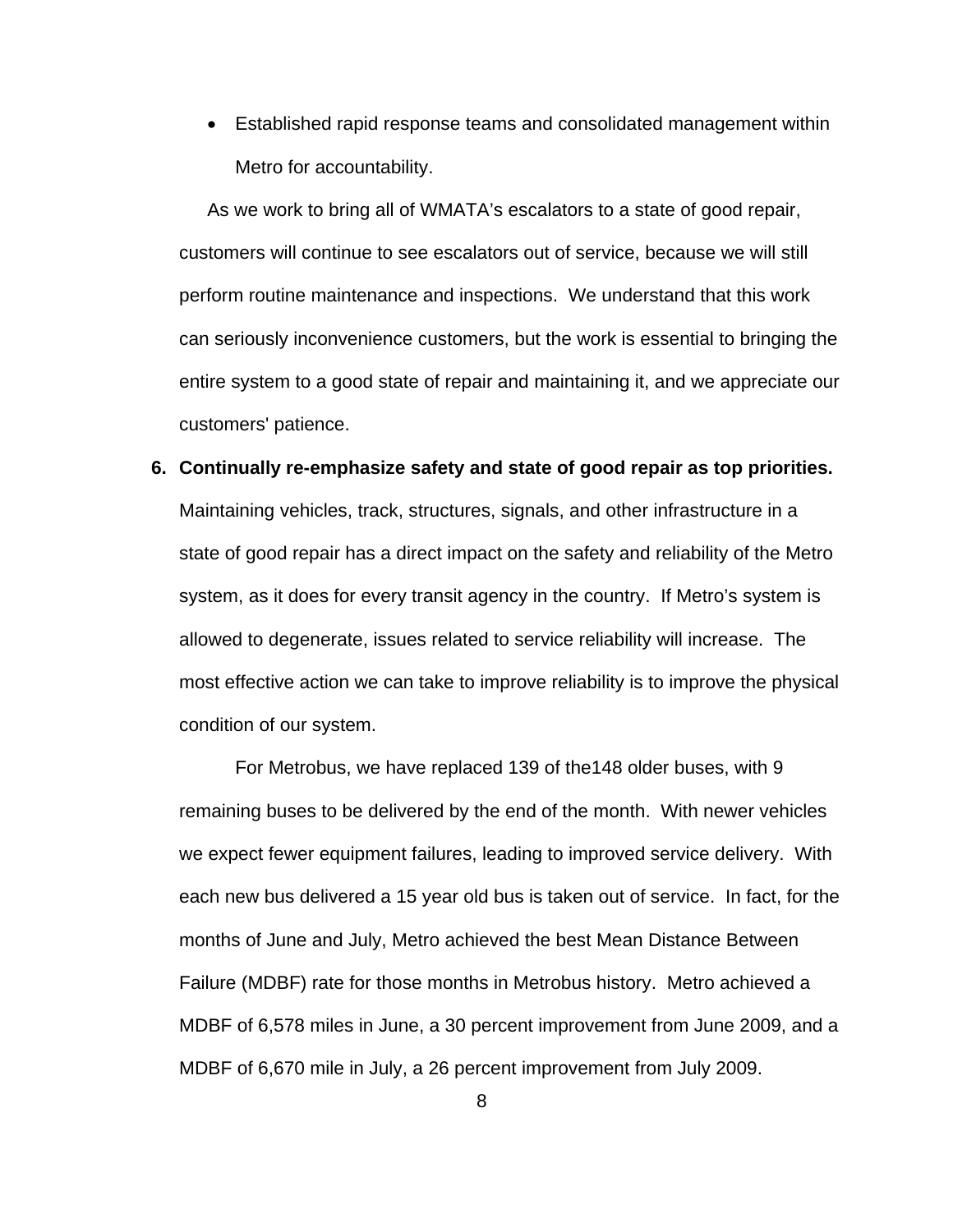We have also reorganized our bus transportation division, retrained operators and supervisors, and increased supervision of street operations to better monitor and address service reliability issues. We have implemented NextBus, which provides customers with real-time bus arrival information by phone or online, and have created a new on-line service disruption notification for bus customers.

For MetroAccess drivers, we have developed and begun to implement a pilot training program conducted by classroom instructors utilizing techniques for adult learners and interactive video to achieve training consistency and improve performance. Also, MetroAccess dispatchers will receive enhanced training on trip movement and MetroAccess road supervisors will receive safety and trip monitoring training. We have also installed DRIVECAM in all dedicated MetroAccess vehicles and signed a contract to install the safety system on Metrobuses to help serve as a teaching tool and monitor for bus and MetroAccess vehicle operators.

#### **Financial Stability**

 Now let me turn to a topic which is integrally related to our ability to improve service reliability – Metro's financial stability. Vice Chairwoman Hudgins' testimony provides some background on Metro's funding sources and outlines some of the challenges that we face over the long-term. I would like to focus this part of my testimony on the specific steps we are taking to gain better financial stability.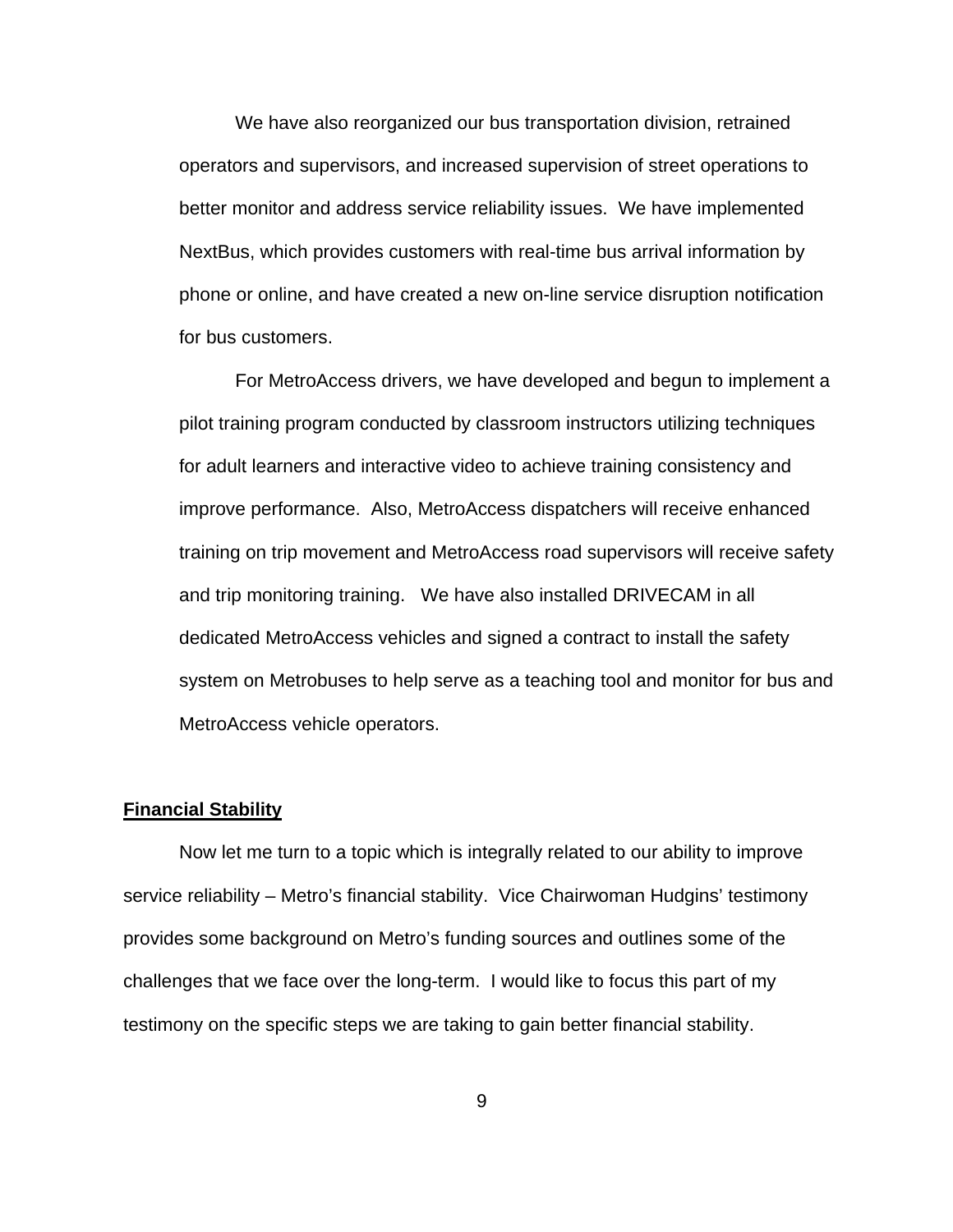In April, I set out to accomplish the following objectives related to financial stability:

- 1. **Educate policymakers, customers, and members of the public about their role in funding Metro.** In order to continue the type of regional conversation that I believe must take place about Metro's financial future, we must ensure that everyone shares a common understanding of how Metro is funded. To this end, Metro held six public hearings around the region from March 22 through April 1, 2010, at which 1,842 people either testified or provided written comments about how to close the FY11 budget gap. We also received 3,633 completed on-line questionnaires. Overall, the message that we heard from the public was: do not cut service; get a larger contribution from the federal, state, and local governments; and raise fares if you have too. We clearly heard at the public hearings, that when we raise fares or reduce service, we have a direct impact on the people we serve every day, on their ability to get to work, school, medical appointments, and recreational opportunities. In addition to public input, Metro received and incorporated comments from the Riders' Advisory Council, Jurisdictional Coordinating Committee, and the ATU Local 689.
- 2. **Implement Board-approved FY2011 operating budget.** Metro's fiscal year 2011 budget, which was approved in June is composed of a \$1.4billion operating budget, which funds daily transit service (including personnel costs, fuel and propulsion costs, etc.) and a \$1 billion capital budget, a first in many years. In the end, Metro developed a balanced budget that reflects input from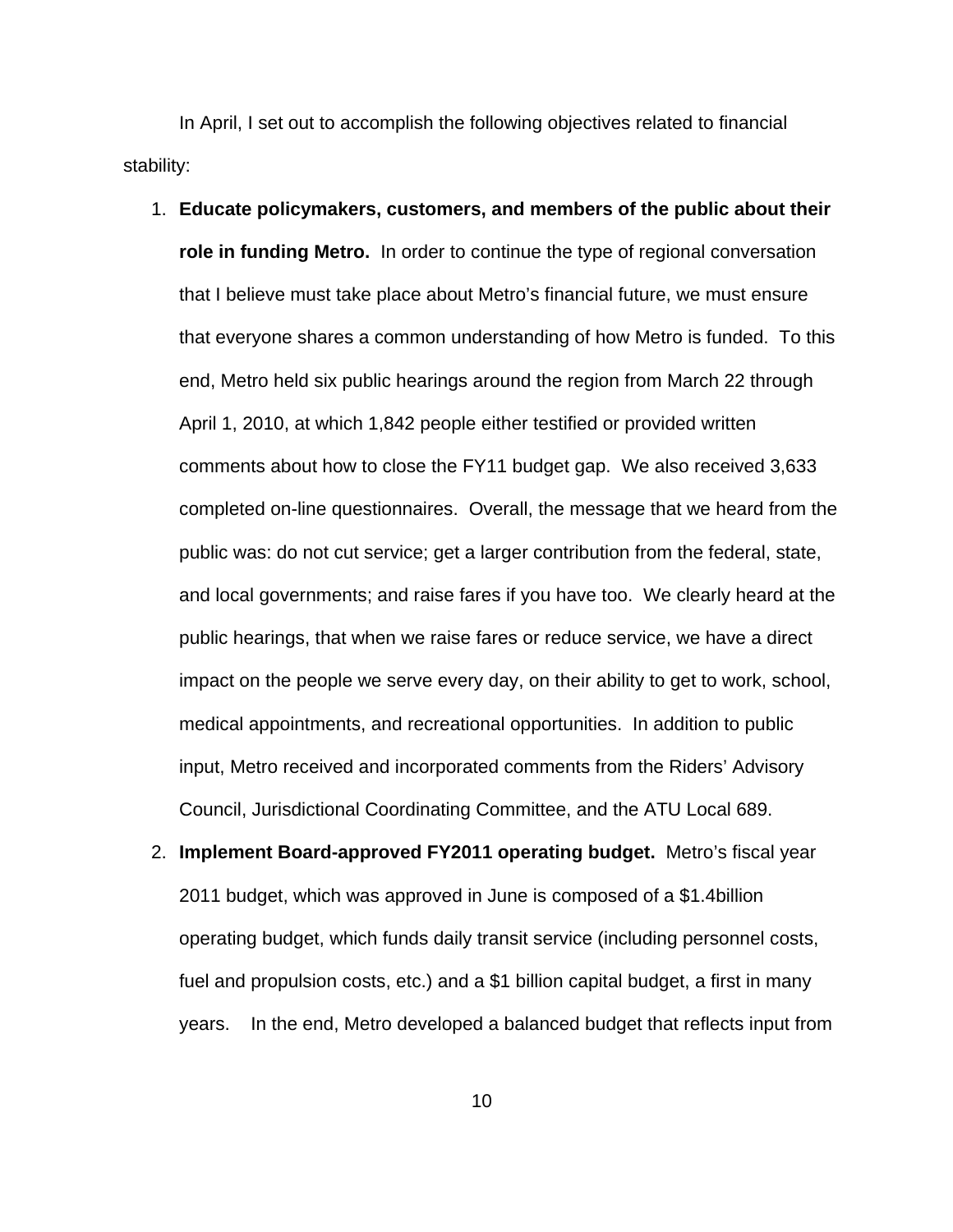all of our stakeholders. As I have discussed, the budget included job cuts, fare increases, and subsidy increases to fill the \$189M budget gap.

3. **Manage transition from Metro Matters capital funding agreement to next capital funding agreement.** Over the last six years, Metro has funded its capital program through a multi-year agreement with our jurisdictional partners, known as Metro Matters. The stable funding stream provided by Metro Matters allowed us to begin addressing our backlog of state of good repair needs, which included the replacement of 767 Metrobuses to reduce the age of our fleet from over 10 years to less than 8 years. It also allowed us to begin addressing capacity needs with the procurement of 122 new Metrorail cars, expansion of rail yard maintenance and storage facilities, and upgrades to power systems to run 8-car trains.

Over the past year, Metro and our jurisdictional partners negotiated a funding agreement to succeed Metro Matters. That agreement allows Metro to address some portion of the highest priority projects from among more than \$11 billion in capital needs that we have identified over the next ten years. The new capital funding agreement has been signed by Metro's funding jurisdictions and provides a framework for greater accountability and more effective project management.

4. **Continue efforts to secure alternative financing.** Given our funding constraints, we are compelled to re-think our priorities and consider alternative financing. We have submitted a competitive letter of interest in seeking participation in the U.S. Department of Transportation's TIFIA Credit Program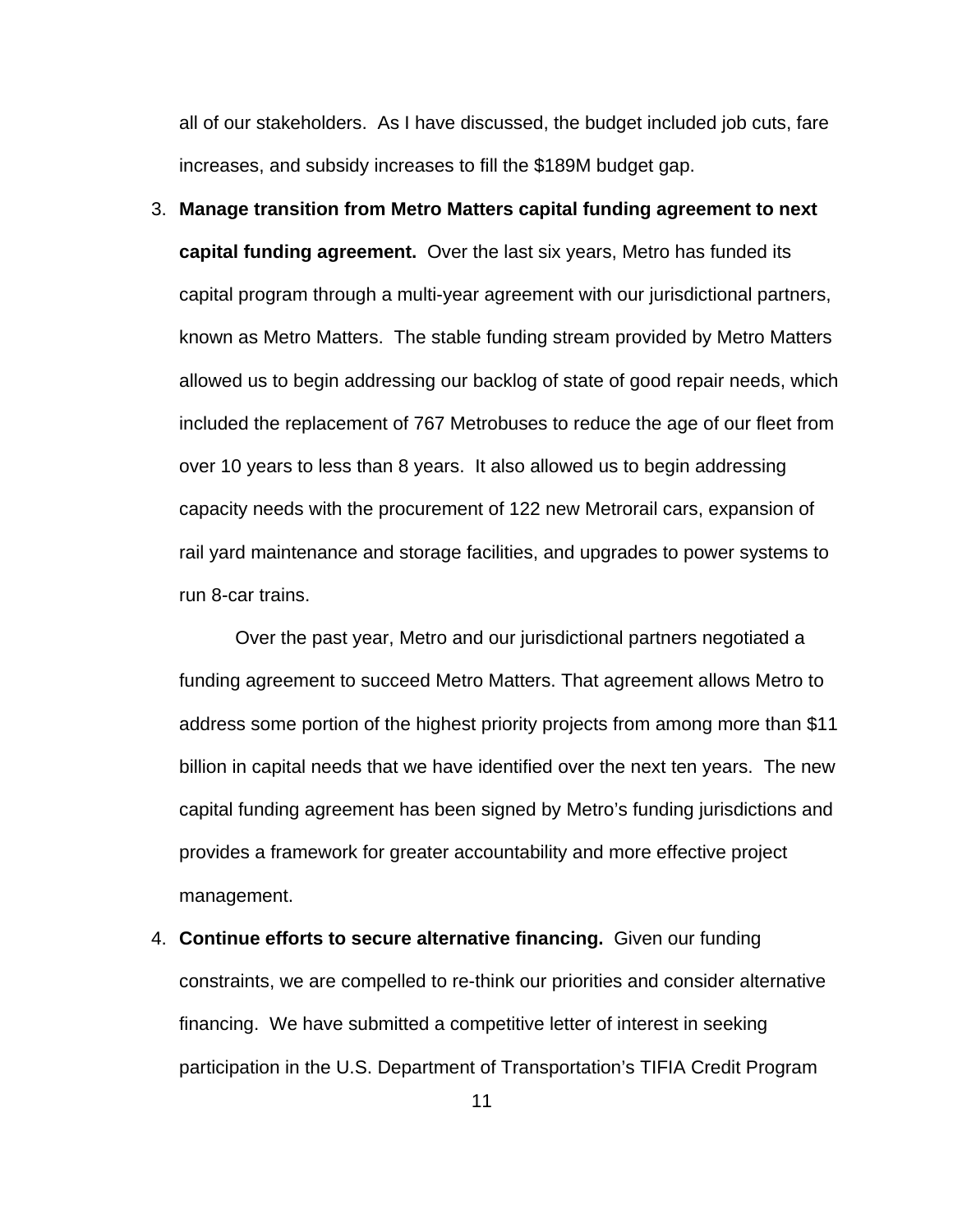which provides credit assistance in the form of direct loans, loan guarantees, and standby lines of credit to finance surface transportation projects of national and regional significance.

5. **Initiate a discussion with regional and federal stakeholders on Metro's long-term fiscal outlook to identify both challenges and solutions.** Fiscal year 2011 likely will be the most difficult year, financially speaking, that Metro has ever faced. The economic slowdown is having a continued impact on Metro, as it is across the country. For the transit industry as a whole, the slowdown has meant that ridership and revenue are down, while costs continue to go up.

For Metro, the austere economic times are a major contributor to a decline in ridership from previous years. This constraint has also required Metro to limit our capital investment for the next six years to only the most critical, "must-do" safety and system maintenance projects, even with the new dedicated funding authorization.

 As Metro faces these constraints, it must also prepare for the future in which we are anticipating ridership growth of 20% over 10 years. These facts provide the beginnings of conversations that we expect to have with many stakeholders over the next several months.

Now I would like to turn to the work we are doing to respond to each of the NTSB recommendations associated with the June 22 accident.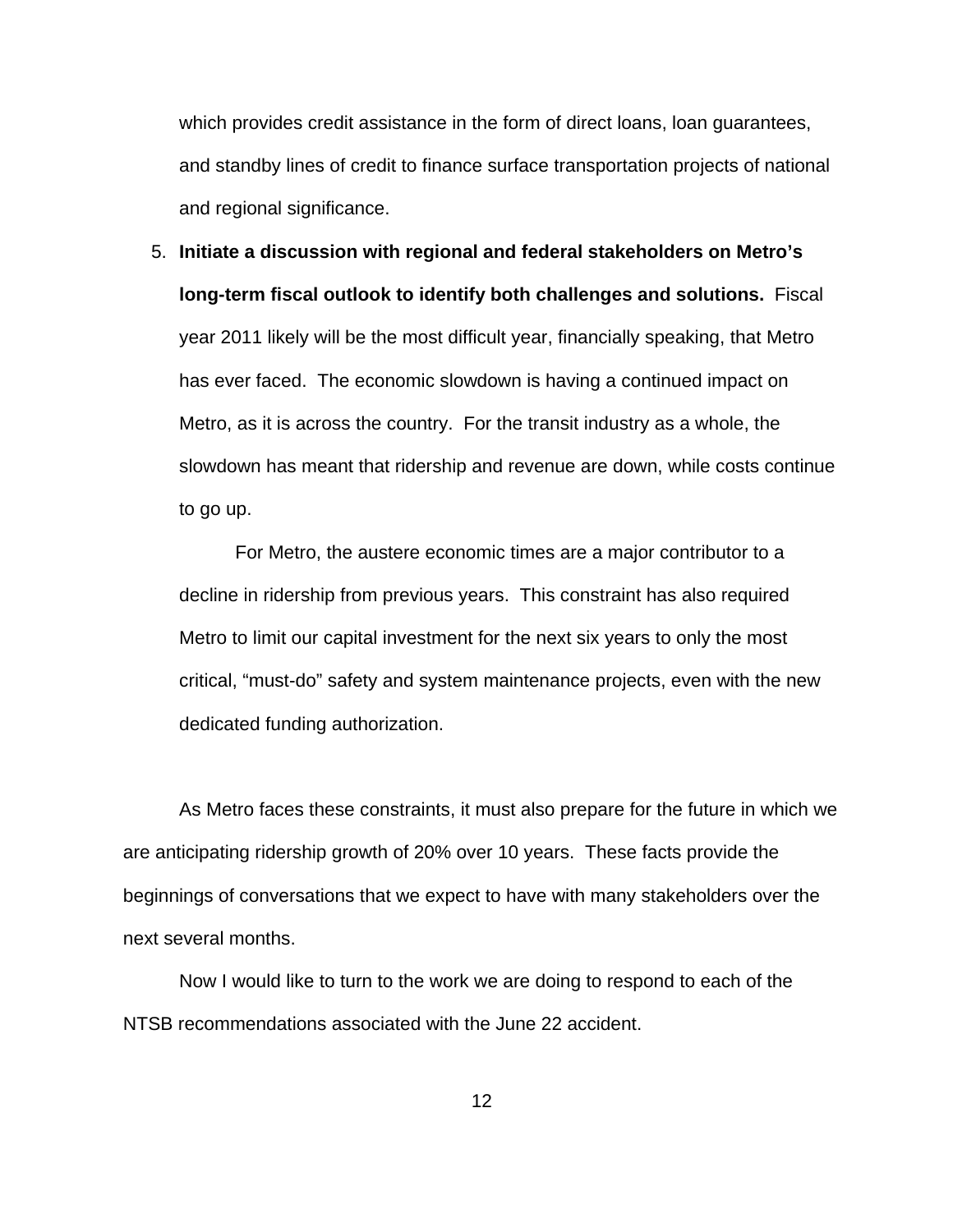## **Update on NTSB Recommendations**

On July 27, 2010, I, Vice Chair Hudgins, and members of Metro's executive leadership team were in attendance, listening carefully to the NTSB board meeting proceedings to gain a full understanding of the findings and recommendations. Immediately following the NTSB board meeting, we set out to address each of the 16 recommendations. Within 24 hours of that meeting, I assembled Metro's senior leadership team and have met with them regularly since then to begin work on each and every recommendation; which I will outline for you now.

First, with respect to the recommendations for the Metro Board to revise policies and processes to further codify and improve safety oversight, Metro's Customer Service Operations and Safety Committee has recommended that the full Board of Directors establish a Safety and Security Committee and that the Board also adopt a new mission statement that clearly places safety at the forefront of the transit agency. Additionally, as directed by the WMATA Board, the Chief Safety Officer reports monthly to the Board on safety progress to date, including responsiveness and compliance with safety oversight agencies. With respect to the other recommendations, the following summarizes our actions.

1. **Parasitic Oscillation.** The NTSB made two recommendations intended to reduce the potential of parasitic oscillation in track circuits. We have already replaced track circuit modules at 34 locations and are in the process of replacing an additional 8 locations of the 103 total locations. Metro has begun implementing the plan to complete the remaining locations. We will increase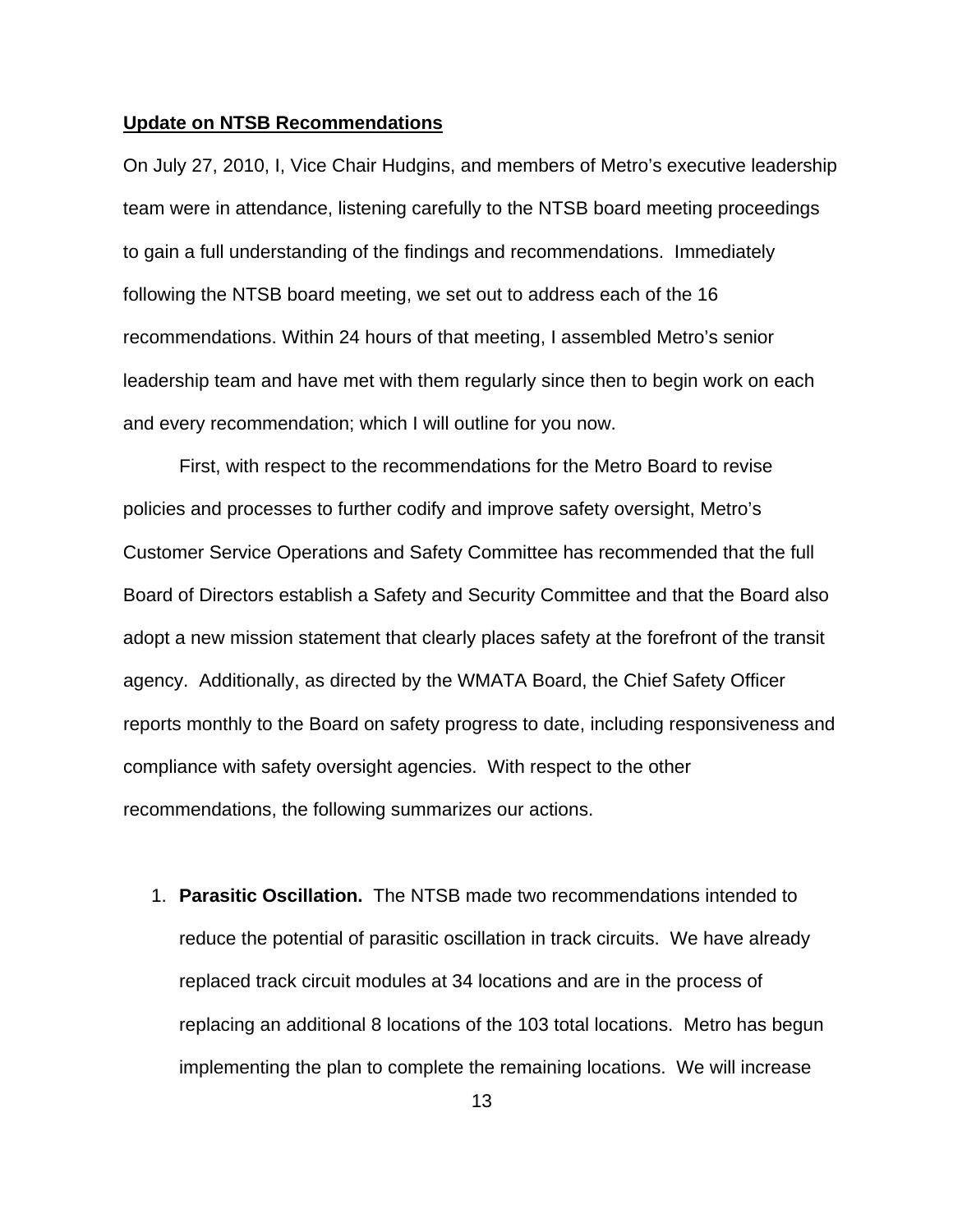the frequency of our inspections on audio frequency track circuit modules within the rail system from annual to quarterly inspections. We will continue the loss of shunt review twice daily until the testing is completed on the real-time alert system, and we can implement it before the end of the year.

- 2. **Improving Internal Communications.** In response to a recommendation to improve the dissemination of safety-related information, we have developed a cross-functional committee that is currently developing procedures that ensure clear communication and that receipt of all technical bulletins and other safetyrelated information is documented. We will begin to put these procedures in place within the next 30 days. In the meantime, safety related information is disseminated to all metro employees via email. I have requested that supervisors review the information with their staff.
- 3. **Wayside Communications.** The NTSB recommended that Metro remove unnecessary communication equipment along the wayside that might interfere with the automatic train control system. We are currently working to identify all locations throughout the rail system where unnecessary wayside communication equipment exists, and are developing a plan to disable and/or remove it.
- 4. **Safety Analysis.** There are two recommendations related to the Automatic Train Control system: to conduct a complete analysis of foreseeable failures and to address the findings of that analysis. With the Board's approval, we have retained an independent firm to perform a rigorous safety analysis of the automatic train control system and provide recommendations to address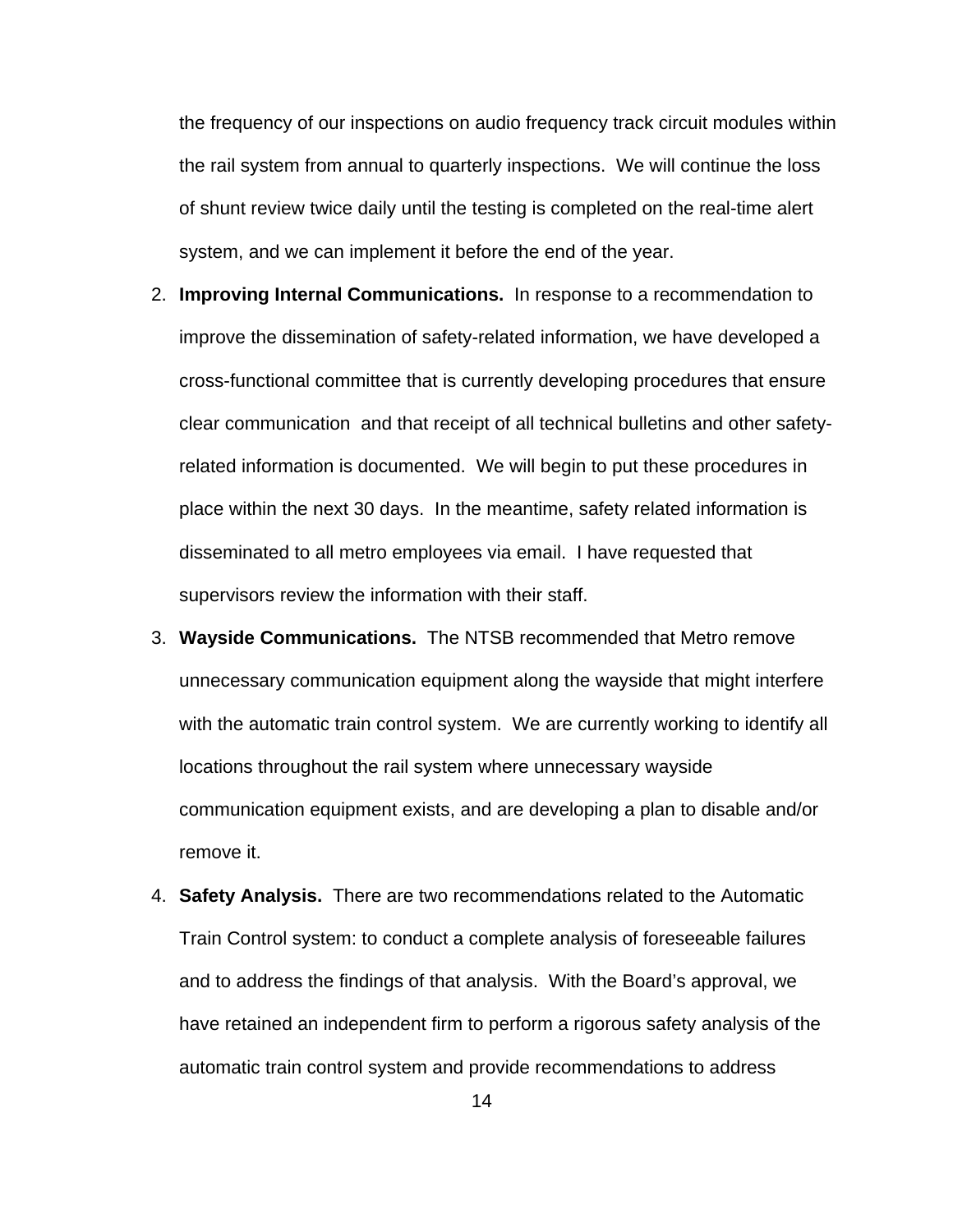potential failures identified as a result of the analysis. We are presently working to develop the scope, schedule and budget for the project.

- 5. **Cable Insulation Resistance Testing.** The NTSB also recommended that cable insulation resistance testing become part of our periodic maintenance requirements. A schedule is being developed to perform nightly cable insulation resistance testing as part of a larger comprehensive cabling maintenance review.
- 6. **Federal Transit Administration Final Report.** The NTSB recommended that we, in cooperation with the Tri-State Oversight Committee, address the findings of the March 4, 2010, FTA audit. I am pleased to report that we have submitted our initial response from the recent Federal Transit Administration audit to the Tri-State Oversight Committee in April and provided an update on our activity to the Tri-State Oversight Committee and Federal Transit Administration's Office of Safety and Security during the first week of August. All Federal Transit Authority audit findings related to Metro were addressed and labeled as "open acceptable" by FTA officials, which means the FTA has reviewed and accepted the proposed actions.
- 7. **Operational Data on On-Board Recorders.** An additional recommendation was that we review data from on-board recorders in trains and the Advanced Information Management system. Senior staff meets monthly to review data on reliability, maintenance and engineering, and then to develop trend analyses. We will include a review of the data from on-board recorders installed on rail cars in these meetings. Local 689 union representatives will also be invited to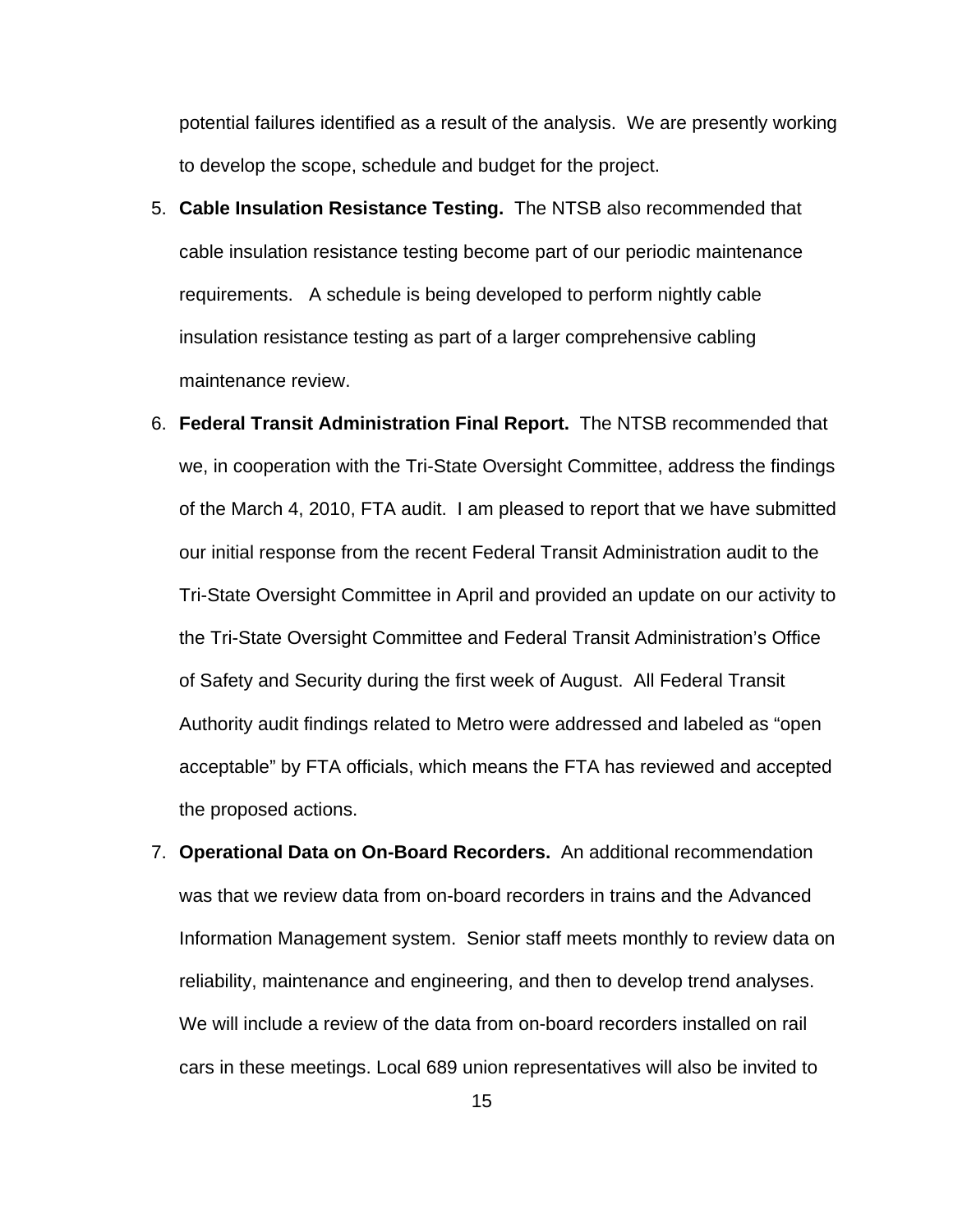participate in the meetings. A plan has been developed for installation of Federal Railway Administration compliant event recorders on the remaining 400 railcars which are not currently equipped.

- 8. **Non-Punitive Safety Reporting Program.** The NTSB recommended the establishment of a non-punitive safety reporting program to collect incident reports from across Metro and share the review of those incident reports across the entire organization. As mentioned earlier we have initiated discussions with Local 689 to establish a procedure and program for the reporting of near misses without punitive consequences.
- 9. **Hazard Identification & Hazard Management.** The NTSB made two recommendations related to the evaluation of risk and the mitigation of risk through corrective actions. In September, Metro's Executive Safety Committee, which was previously established as the Standing Safety Executive Committee, reviewed hazard identification and hazard management. This process is included in the System Safety Program Plan. Further, as part of its monthly meetings, the Executive Committee has begun reviewing safety audits, open corrective action plans and takes the necessary steps to adequately address the corrective actions in a timely manner.
- 10.**Removal of 1000 Series Cars.** The NTSB recommended that Metro remove the 1000 series rail cars from service as soon as possible and replace them with rail cars that are comparable to the 6000 series rail cars in terms of crashworthiness. In July, our Board of Directors approved a contract to replace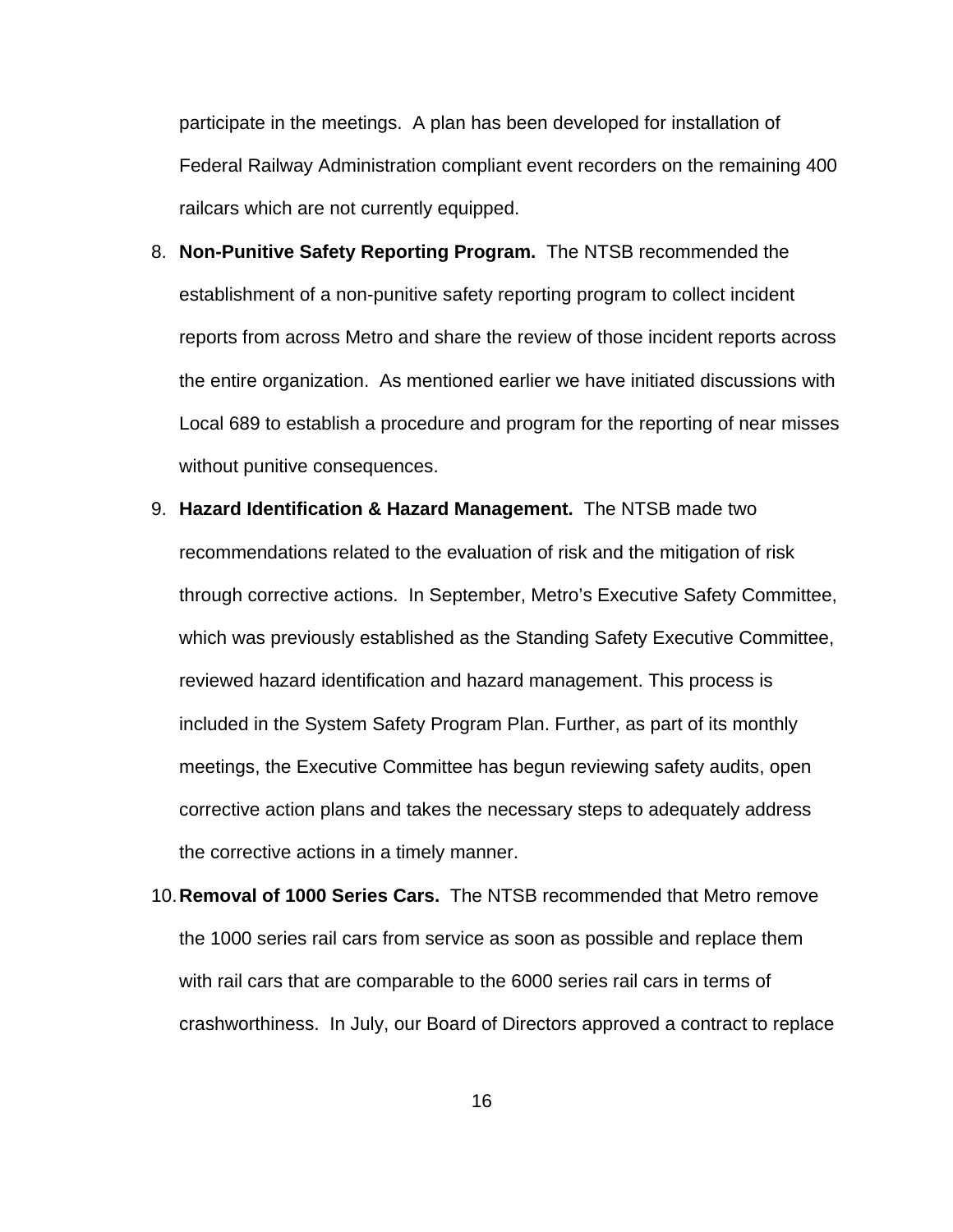the 1000 series cars, which are the oldest cars in the fleet, with new generation 7000 series rail cars.

11.**Installation and Maintenance of On Board Event Recorders.** The final two recommendations called for ensuring that the lead married-pair rail car set in each train has an operating on-board event recorder, and that we develop a maintenance program for our on-board recorders. We are developing a plan to equip the 4000 and 1000 series cars with onboard event recorders. The 2000, 3000, 5000 and 6000 series cars are already equipped with event recorders. The enhanced maintenance criteria of the on-board event recorders will be incorporated in the preventative maintenance and inspection process beginning in November.

In the coming years, Metro faces a number of challenges and we appreciate that the Metro Board has already dedicated more than \$30 million over the next three years in our capital budget to begin addressing the NTSB recommendations enumerated at their July 27, 2010board meeting. We now know preliminary cost estimates to initiate response to these NTSB recommendations will be at least an additional \$150 million dollars. This estimate does not include any costs that will be required to respond to some specific recommendations. For instance, the NTSB has recommended that Metro conduct a comprehensive safety analysis of the Automatic Train Control system and secondly, based on that safety analysis, that Metro incorporate the design, operational and maintenance controls necessary to address potential failures of the ATC system. Our preliminary cost estimates include funds to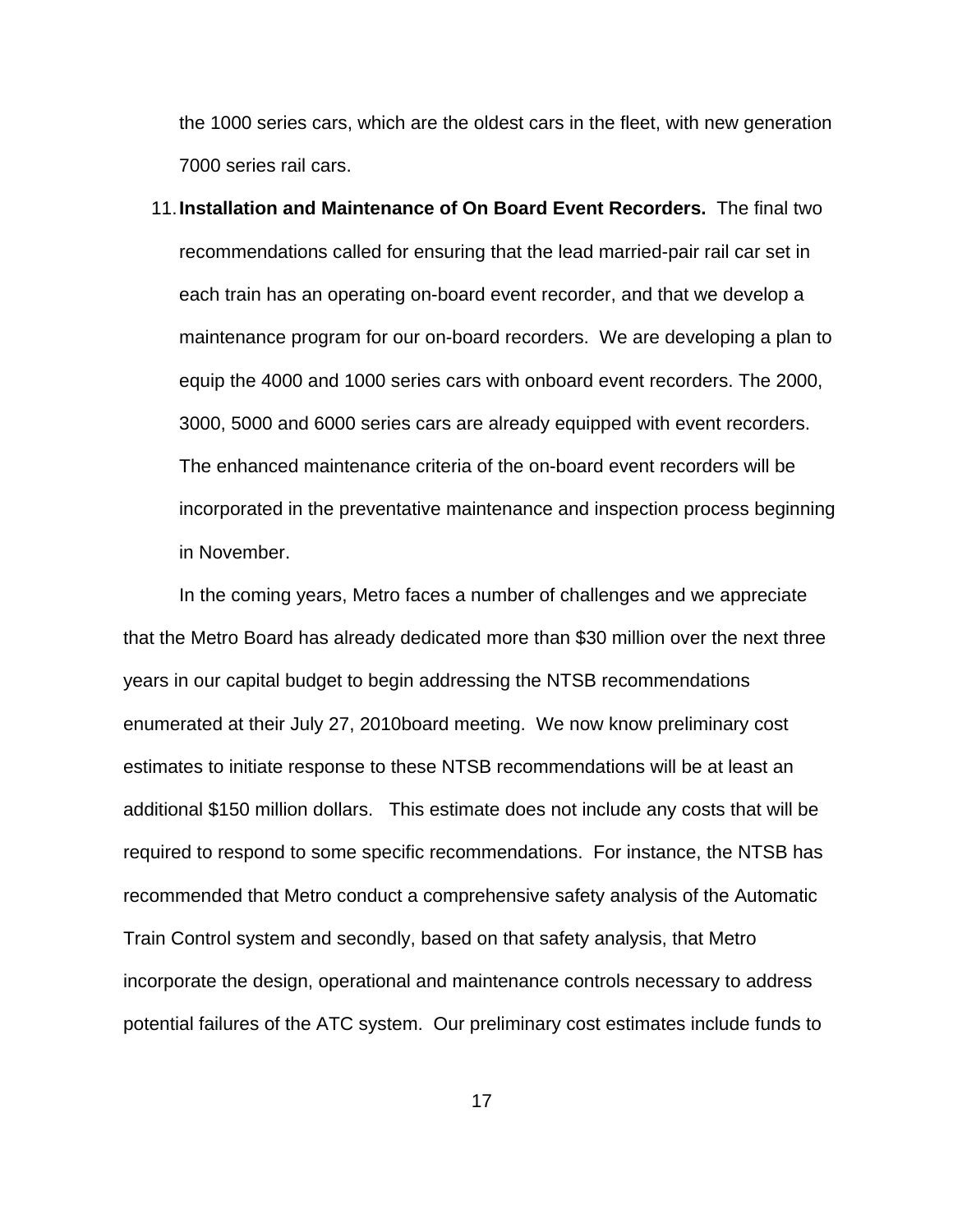perform the safety analysis but until the analysis is complete, we will not be able to determine the costs to address the findings of the analysis.

### **Conclusion**

Mr. Chairman and members of the subcommittee, I would like to conclude by saying that at Metro, there is no higher value than safety. We want riders to know that we recognize that our long-term success depends on our ability to change our safety culture to one dedicated to prevention and constant improvement. Reorienting our safety culture in this fundamental way will require enduring, consistent commitment, from the top all the way through the organization. The change will take years to become engrained, but we have begun putting the foundation in place.

Our commitment to a new safety culture cannot be accomplished without a commensurate financial commitment. The WMATA board anticipated this by including a \$5 billion six-year capital spending plan, the largest capital budget since the completion of the rail system, to ensure we can make needed equipment and infrastructure safety improvements. More specifically, the board dedicated more than \$30 million over the next three years as well as \$835million for replacement of the 1000 series cars in Metro's capital budget to address recommendations received from the NTSB.

In the last year, Metro has faced a number of challenges, and there are more to come. But we also have forged better partnerships with the agencies that provide safety oversight such as the NTSB and the TOC. With their help, and the continued